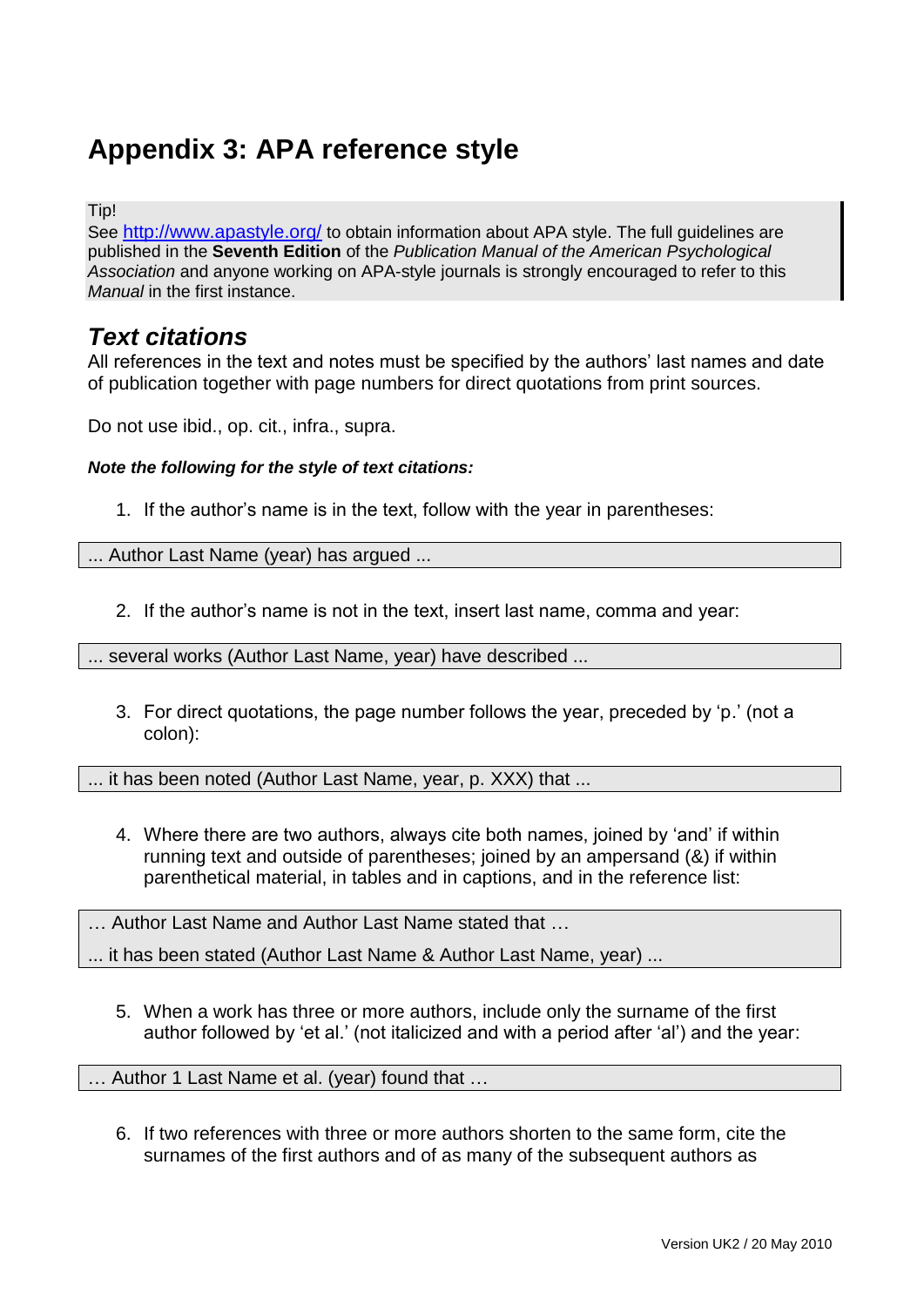necessary to distinguish the two references, followed by a comma and 'et al.'. For example:

If you had the following reference entries:

Smith, Jones, Clark, Kumar, and Green (2000)

Smith, Jones, Miller, Green, and Powell (2000)

In the text you would cite them, respectively, as:

… Smith, Jones, Clark, et al. (2000) and Smith, Jones, Miller, et al. (2000)

**However**, because 'et al.' is plural (meaning 'and others'), it cannot stand for only one name. When only the final author is different, spell out all names in every citation. For example:

If you had the following reference entries:

Smith, Jones, Clark, and Kumar (2000)

Smith, Jones, Clark, and Green (2000)

In the text you would cite them, respectively, as:

… Smith, Jones, Clark, and Kumar (2000) and Smith, Jones, Clark, and Green (2000)

7. If two or more references by the same author are cited together, separate the dates with a comma (in chronological order):

... the author has stated this in several studies (Author Last Name, 2000, 2001, 2002, 2006) ...

8. If there is more than one reference to the same author (or by the same two or more authors in the same order) and year, insert the suffixes 'a', 'b', 'c', etc., after the year of publication and repeat the year. The suffixes are assigned in the reference list, where these kinds of references are ordered alphabetically by title (of the article, chapter, or complete work):

... it was described (Author Last Name, 2000a, 2000b, 2000c) ...

9. List two or more works by different authors who are cited within the same parentheses in alphabetical order by the first author's surname, separated by semicolons:

... and it has been noted (Clark, 2001; Miller, 2001) ...

**Exception**: You may separate a major citation from other citations within parentheses by inserting a phrase, such as 'see also' before the first of the remaining citations, which should be in alphabetical order:

... (Miller, 2001; see also Clark, 2000; Smith, 2000) ...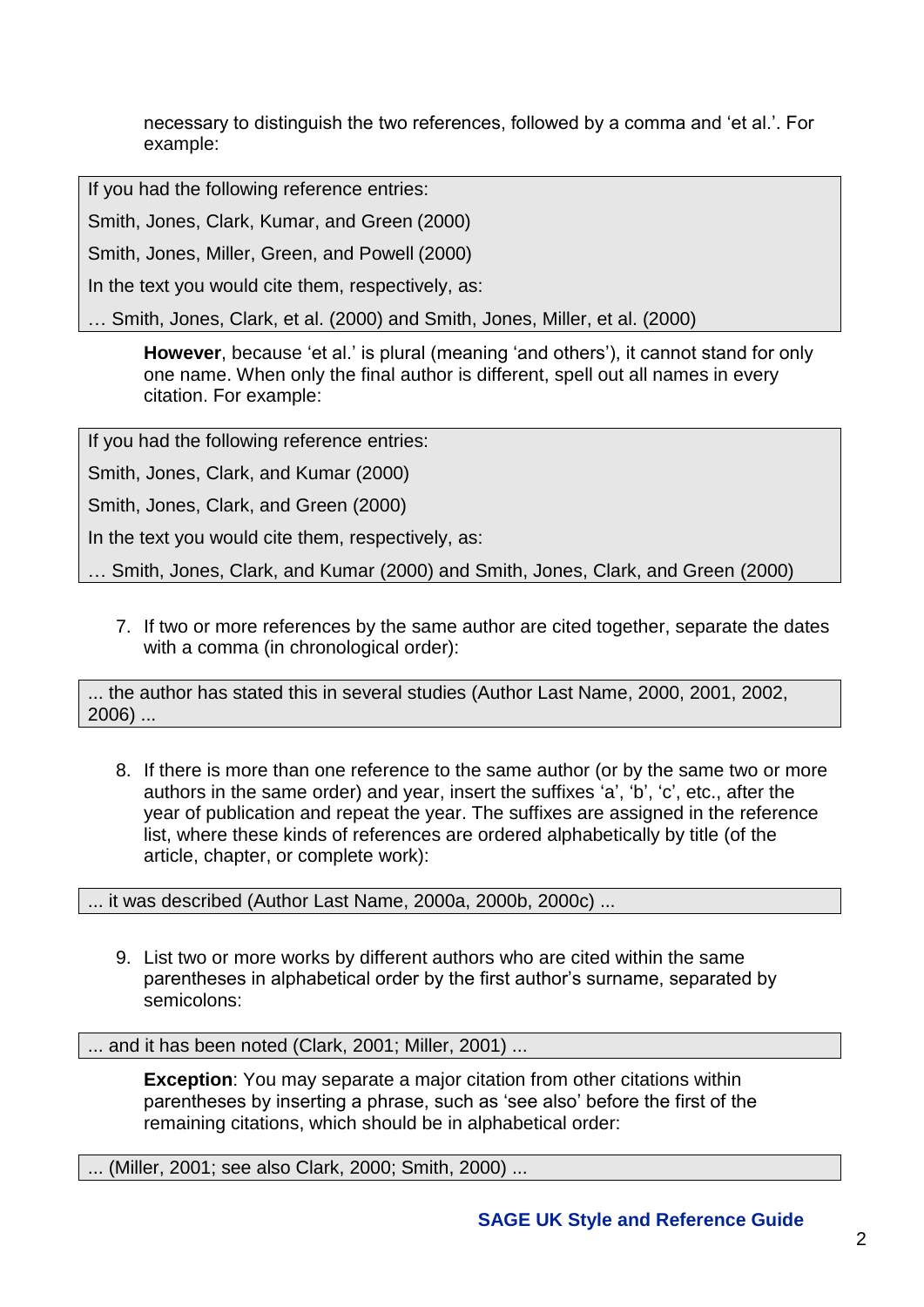10.When names of groups (e.g. government agencies, universities, etc.) serve as authors, these are usually spelled out each time they appear in a text citation. However, some group authors can be spelled out in the first citation and abbreviated thereafter:

First text citation:

... (National Institute of Mental Health [NIMH], 2000) ...

Subsequent text citation:

... (NIMH, 2000) ...

11.When a work has no author as such, cite in the text the first few words of the reference list entry (usually the title) and the year. Use double quotation marks around the title of an article or chapter or web page and italicize the title of a journal, book, etc.:

... it was stated ("Title of publication", year) that ...

12.Citations from personal communications are not included in the reference list; cite in text only, giving the initials as well as the surname of the communicator and provide as exact a date as possible:

... (Initial and Last Name of Person, personal communication, April 28, 2000).

## *Reference list*

## *General*

- 1. Check that the list is in alphabetical order by surname of the first author (treat Mc and Mac alphabetically and literally, not as if they were all spelled 'Mac').
- 2. Names should be in initial cap then lower case.
- 3. Where several references have the same author(s), do not use ditto marks or em dashes; the name must be repeated each time.
- 4. Provide surnames and initials for up to and including 20 authors. When there are 21 or more authors, include the first 19 authors' names, insert an ellipsis (but no ampersand), and then add the final author's name.
- 5. Nothing precedes something when alphabetizing last names (e.g., Loft V. H. precedes Loftus, E. F.).
- 6. Names containing Jr or II should be listed as follows: Author Last Name, Initials, Jr. (year). Author Last Name, Initials, II (year).
- 7. When ordering several works by the same first author:
	- Single-author references arranged in date order, the earliest first;
	- Single-author entries precede multiple-author entries beginning with the same surname
	- Two or more author references in alphabetical order according to the second author's last name, or if the second author is the same, the last name of the third author, and so on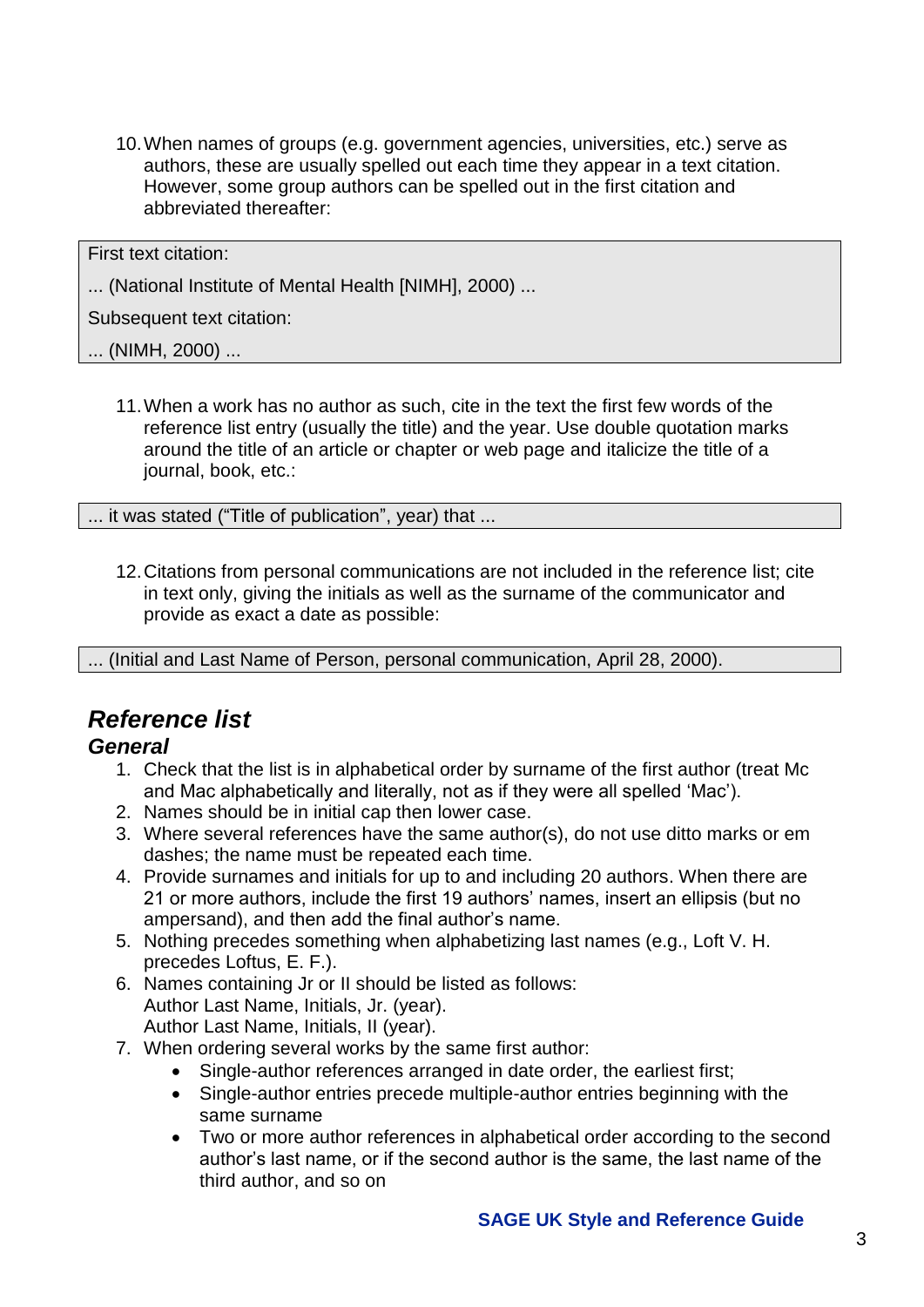• References with the same authors in the same order are arranged by year of publication, the earliest first:

Brown, J. (2003) Brown, T. R., & Yates, P. (2003) Brown, W. (2002) Brown, W. (2003a) Brown, W. (2003b) Brown, W., Hughes, J., & Kent, T. (2003) Brown, W., & Jones, M. (2003) Brown, W., & Peters, P. (2002)

- 8. Check that all periodical data are included volume, issue and page numbers (complete span, not shortened), publisher, etc.
- 9. The date of retrieval of online material is not required, only the URL; see example below. Exceptions include dictionary entries, databases, and websites that are updated regularly but are not archived.
- 10.Include a DOI hyperlink for all works that have a DOI, regardless of whether the print version or the online version was used.
- 11.Check journal for examples.

## *Reference styles*

#### *Journal article*

Author, A. A., Author, B. B., & Author, C. C. (year). Article title. *Journal Name*, *vol. no.*(issue no.)*,* page range. DOI or URL

Miller, A. J., Thomson, F., & Callagher, D. (1998). Affluence in suburbia. *Suburbian Studies*, *12*(1), 9–12. https://doi.org.10.xxxxx

#### *Book*

Author, A. A., Author, B. B., & Author, C. C. (year). *Book title*. Publisher.

Miller, A. J., Thomson, F., & Callagher, D. (1998). *Affluence in suburbia*. BL Books.

#### *Chapter in book*

Author, A. A., Author, B. B., & Author, C. C. (year). Chapter title. In A. Editor, B. Editor, & C. Editor (Eds.), *Book title* (pp. xxx–xxx). Publisher.

Miller, A. J., Thomson, F., & Callagher, D. (1998). Epping case study. In C. Carter (Ed.), *Affluence in suburbia* (pp. 200–250). BL Books.

#### *Website*

Author, A. A., Author, B. B., & Author, C. C. (date). *Title of work*. Site Name. URL

### **SAGE UK Style and Reference Guide**